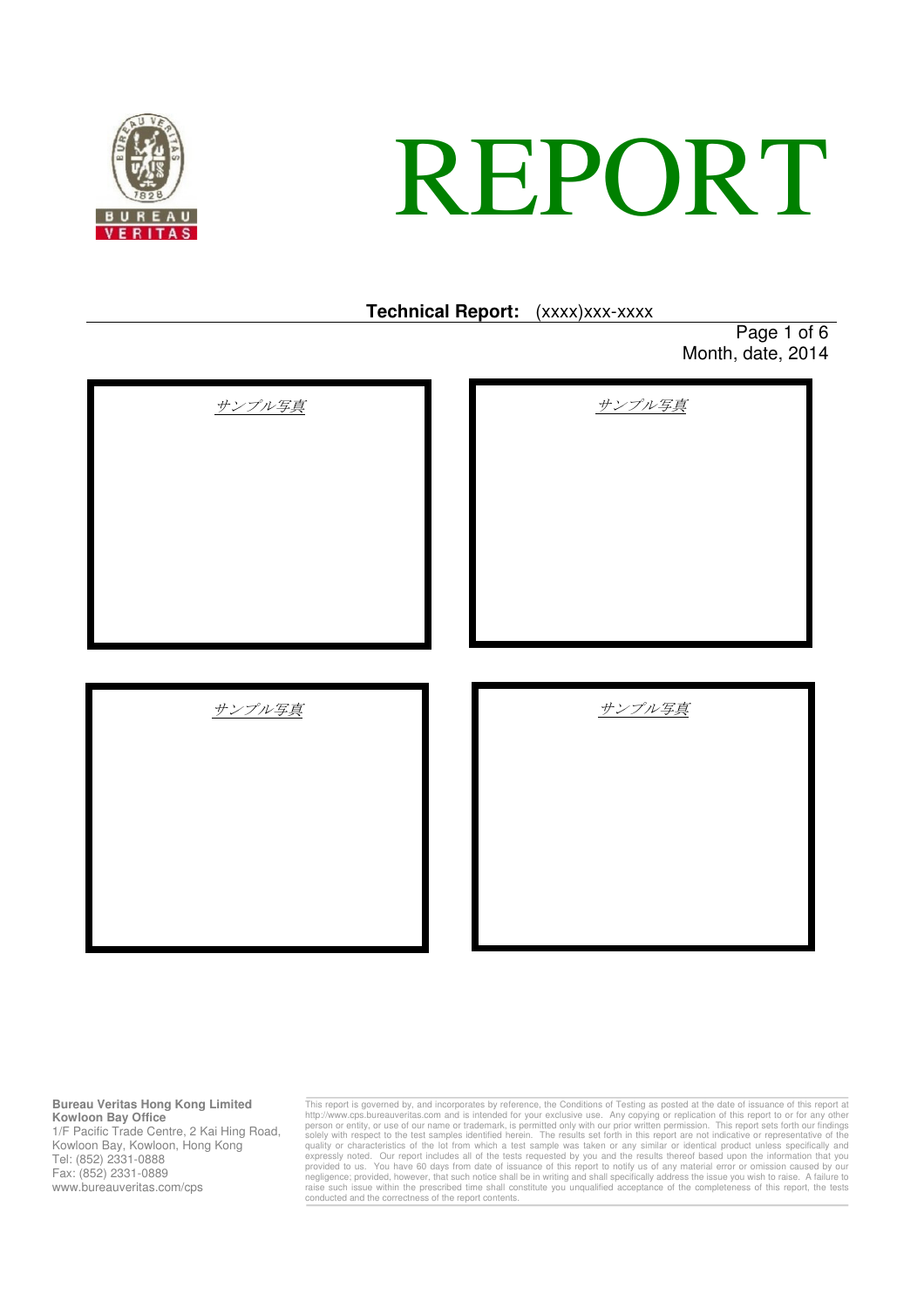

CONSUMER PRODUCTS SERVICES DIVISION

# **XXX, INC.**

| (XXXX) XXX-XXXX                                        |                                                                       | Month, Date, 2014                          |
|--------------------------------------------------------|-----------------------------------------------------------------------|--------------------------------------------|
| Month, Date, 2014                                      |                                                                       | Page 2 of 6                                |
| 1-2-3 xxx Tokyo xxx-xxxx, JAPAN                        |                                                                       |                                            |
| <b>XXXX</b>                                            |                                                                       |                                            |
| <b>ABC Corporation</b>                                 |                                                                       |                                            |
| XYZ Inc.                                               |                                                                       |                                            |
| XXX INC.<br><b>CHINA</b><br><b>WHITE</b><br>N/A<br>N/A | Style:<br>Country of Destination:<br>SKU No.:<br>UPC Code:<br>PO No.: | N/A<br><b>JAPAN</b><br>N/A<br>N/A<br>A-123 |
|                                                        |                                                                       |                                            |

**Bureau Veritas Hong Kong Limited Kowloon Bay Office**

1/F Pacific Trade Centre, 2 Kai Hing Road, Kowloon Bay, Kowloon, Hong Kong Tel: (852) 2331-0888 Fax: (852) 2331-0889 www.bureauveritas.com/cps

This report is governed by, and incorporates by reference, the Conditions of Testing as posted at the date of issuance of this report and the method of py the method of py creplication of this report of or any other person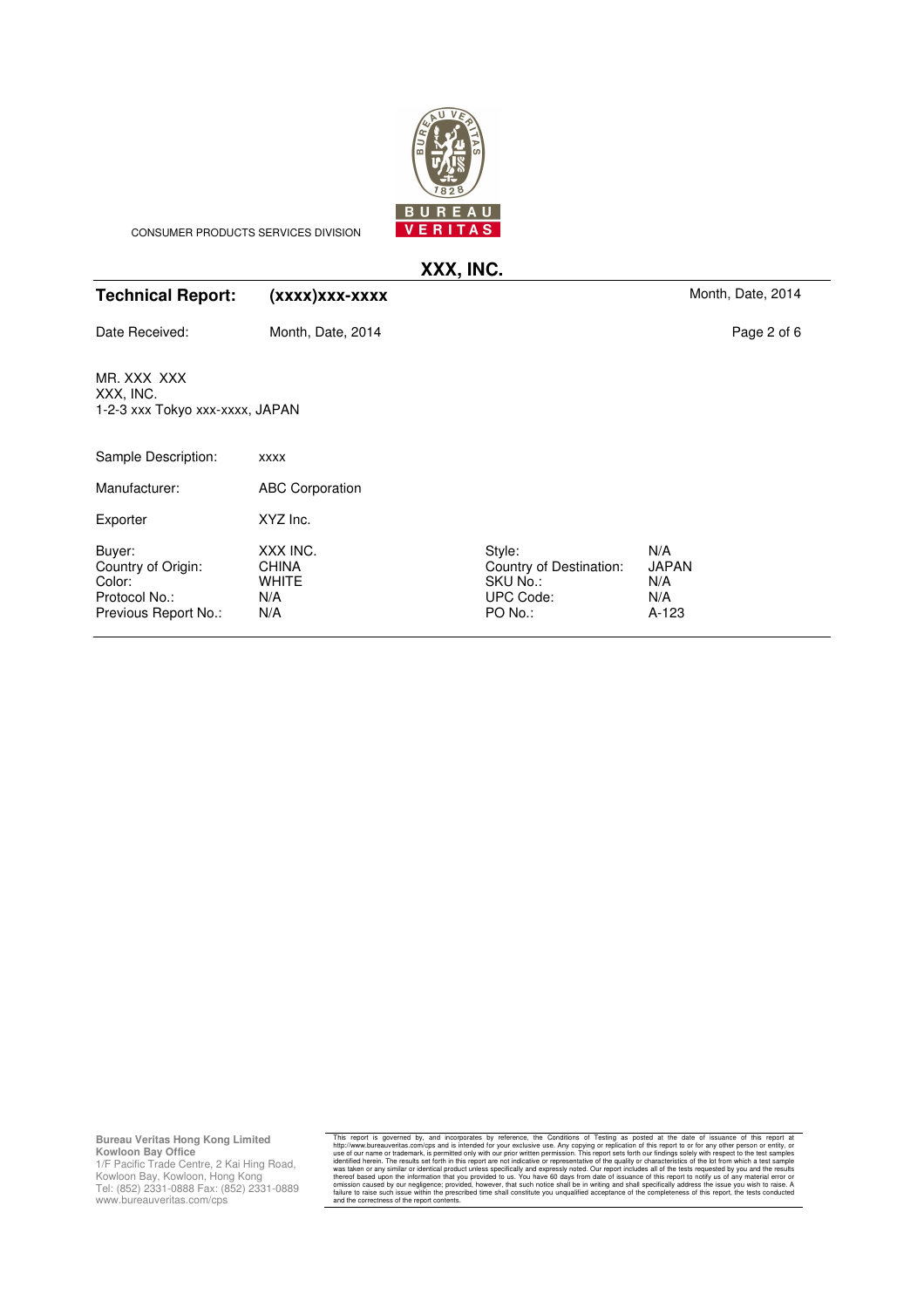

XXX, INC. Technical Report: **(xxxx)xxx-xxxx** Month, Date, 2014 Page 3 of 6

### **EXECUTIVE SUMMARY:**

- The plastic materials requirements of the applicable sections (s) of Section III Implements, Containers, and Packaging, Specifications and Standards for Foods, Food Additives, etc. Under the Food Sanitation Law of Japan, Ministry of Health and Welfare Notice No.370 of 1959, The Ministry of Health , Labour and Welfare Notice No.201 on 2006.
- The migration of synthetic chemical colors requirements of the Japanese Food Sanitation Law, Section III, "Implements, Containers, and Packaging".

### **MIGRATION OF SYNTHETIC CHEMICAL COLORS REQUIREMENTS (Japanese Food Sanitation Law, Section III "Implements, Containers, and Packaging")**

Test: Observation of dissolution of color in the leaching solution

Requirement: No dissolution of color shall be observed in the leaching solution

| Color / Component |                                                   | Location    | Style |
|-------------------|---------------------------------------------------|-------------|-------|
| л.                | <b>TRANSLUCENT SOFT SILICONE</b><br><b>RUBBER</b> | <b>PLUG</b> |       |

|                                                     |                                   | Result         |  |   |  |
|-----------------------------------------------------|-----------------------------------|----------------|--|---|--|
| Leaching solution                                   | Leaching conditions               | Sample ID      |  |   |  |
|                                                     |                                   | A.             |  |   |  |
| Water                                               | At $60^{\circ}$ C, for 30 minutes | Not recognized |  |   |  |
| 4% acetic acid                                      | At $60^{\circ}$ C, for 30 minutes | Not recognized |  |   |  |
| Heptane                                             | At $25^{\circ}$ C, for 1 hour     | Not recognized |  | ۰ |  |
| $20\%$ ethanol<br>At $60^{\circ}$ C, for 30 minutes |                                   | Not recognized |  | - |  |
|                                                     | Conclusion                        | Pass           |  |   |  |

*N/A = Not applicable* 

*Recognized = Dissolution of color is/are observed when comparing with blank leaching solution(s).* 

*Not Recognized = Dissolution of color is/are NOT observed when comparing with blank leaching solution(s).*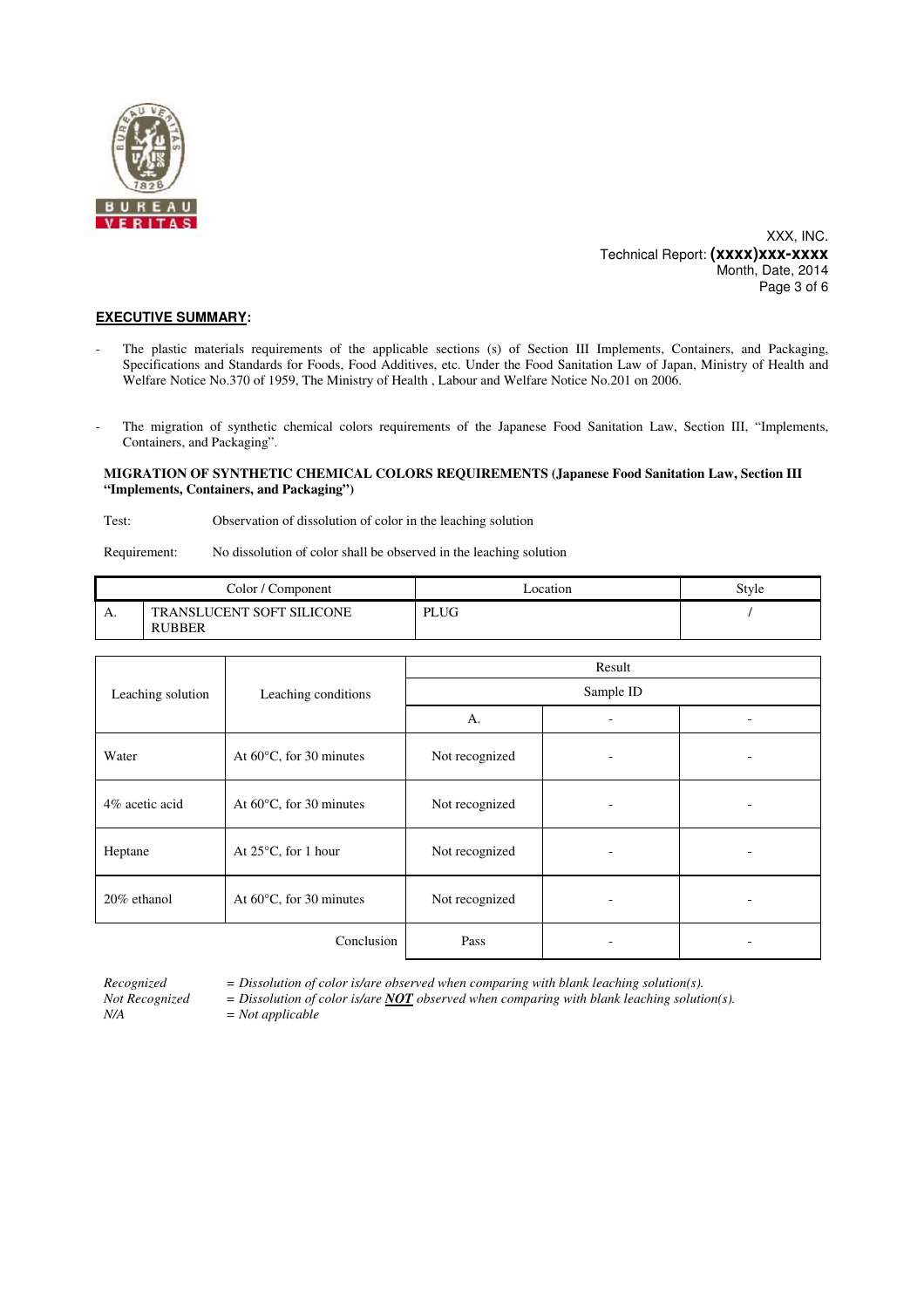

XXX, INC. Technical Report: **(xxxx)xxx-xxxx** Month, Date, 2014 Page 4 of 6

The plastic materials requirements of the applicable section(s) of the Japanese Food Sanitation Law, Section III, "Implements, Containers, and Packaging", Subsection D. The material identification has been provided by the client/vendor.

### **RUBBER EXCEPT NURSING UTENSILS - SPECIFICATIONS OF PACKAGES, AND THEIR MATERIALS BY MATERIALS (Japanese Food Sanitation Law, Section III "Implements, Containers and Packages", Subsection D.)**

Reference: Specifications and Standards for Foods, Food Additives, Etc. under the Food Sanitation Law (Abstracts), 2008, Section III - Apparatus and container-packages including amendments of Ministry of Health and Welfare Ordinance No. 595, 2012.

| Sample<br>Identity | <b>Test Component</b>                             | ocation     | Style |
|--------------------|---------------------------------------------------|-------------|-------|
| А.                 | <b>TRANSLUCENT SOFT SILICONE</b><br><b>RUBBER</b> | <b>PLUG</b> |       |

| Parameter                          |                     | Result           | Limit         | Conclusion |
|------------------------------------|---------------------|------------------|---------------|------------|
| I) Requirement                     |                     |                  |               |            |
| <b>Material Test</b>               |                     |                  |               |            |
| Cadmium                            |                     | LT $25 \mu g/g$  | $100 \mu g/g$ | Pass       |
| Lead                               |                     | LT $25 \mu g/g$  | $100 \mu g/g$ | Pass       |
| <b>Elution Test</b>                | Leaching conditions |                  |               |            |
| Heavy metals<br>$\bullet$          | At $60^{\circ}$ C,  | $LT 1 \mu g/ml$  | $1 \mu g/ml$  | Pass       |
| (4% Acetic acid)                   | for 30 minutes      |                  |               |            |
| 2-Mercaptoimidazoline<br>$\bullet$ |                     | $-ve$            | $-ve$         | Pass       |
| Phenol (Water)<br>$\bullet$        | At $60^{\circ}$ C,  | $LT 5 \mu g/ml$  | $5 \mu g/ml$  | Pass       |
|                                    | for 30 minutes      |                  |               |            |
| Formaldehyde (Water)<br>$\bullet$  | At $60^{\circ}$ C,  | $-ve$            | $-ve$         | Pass       |
|                                    | for 30 minutes      |                  |               |            |
| Zinc (4% Acetic acid)<br>٠         | At $60^{\circ}$ C,  | LT $15 \mu g/ml$ | $15 \mu g/ml$ | Pass       |
|                                    | for 30 minutes      |                  |               |            |
| Evaporation residue<br>٠           |                     |                  |               |            |
| - Water                            | At $60^{\circ}$ C,  | $10 \mu g/ml$    | $60 \mu g/ml$ | Pass       |
|                                    | for 30 minutes      |                  |               |            |
| - 4% Acetic acid                   | At $60^{\circ}$ C,  | $LT 5 \mu g/ml$  | $60 \mu g/ml$ | Pass       |
|                                    | for 30 minutes      |                  |               |            |
| - 20% Ethanol                      | At $60^{\circ}$ C,  | $LT 5 \mu g/ml$  | $60 \mu g/ml$ | Pass       |
|                                    | for 30 minutes      |                  |               |            |
|                                    |                     |                  |               |            |

| $+ve = Positive$ |      | $=$ Less than    |
|------------------|------|------------------|
| $-ve = Negative$ | GT - | $=$ Greater than |

Note: According to the Japanese Food Sanitation Law, Section III "Equipment and Packages", Subsection F- Standards of manufacture of equipment and packages, Paragraph 2, the synthetic chemical colors used in the manufacture of equipment or packages shall be colors listed in the Attached Table 2 of the Food Sanitation Law Enforcement Regulations (Ministry of Health and Welfare Ordinance No. 23, 1948).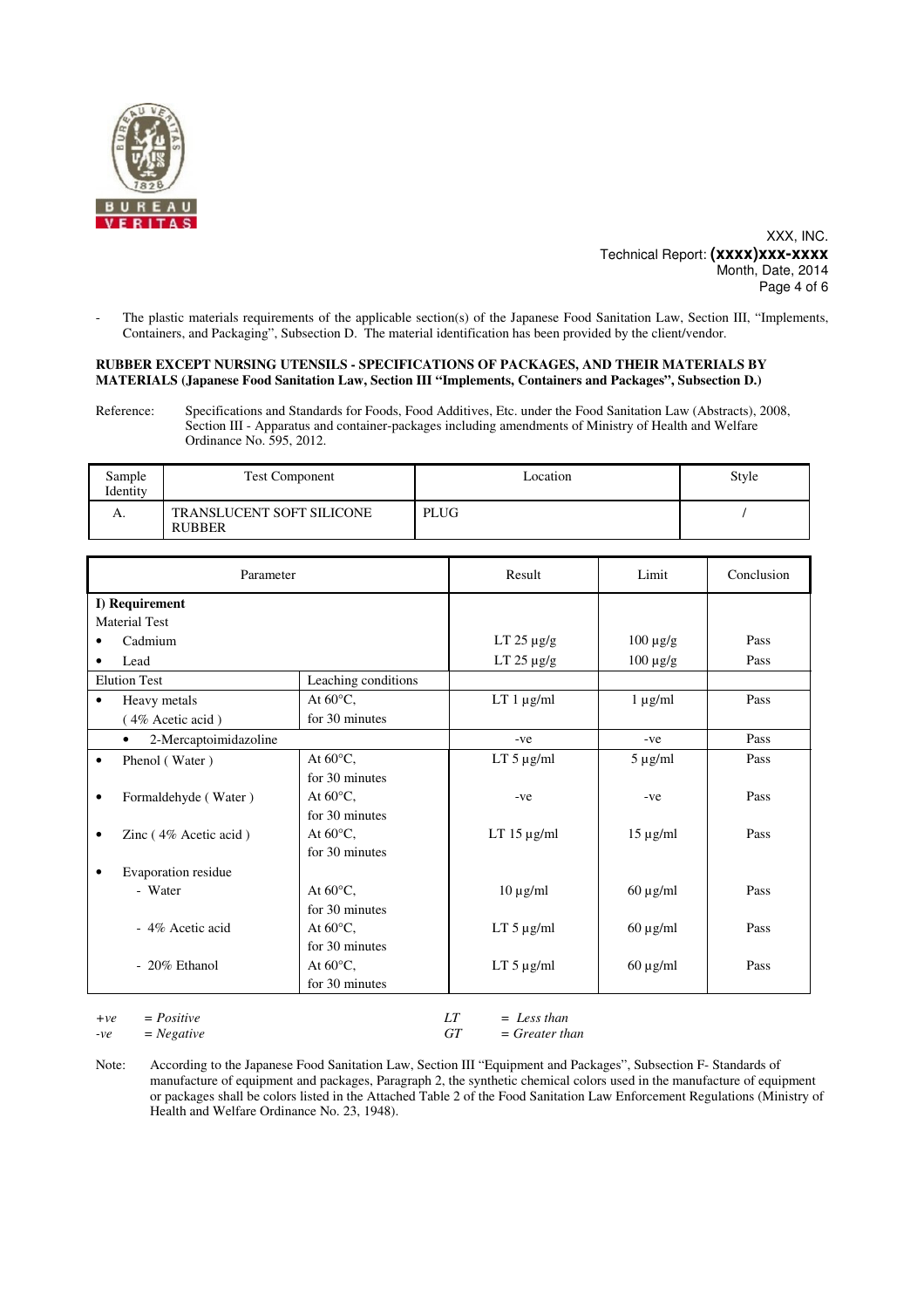

XXX, INC. Technical Report: **(xxxx)xxx-xxxx** Month, Date, 2014 Page 5 of 6

The requirements of glass, ceramic and enamelled packages of the Japanese Food Sanitation Law, Section 3, "Equipment and Packages", Subsection D.

### **SPECIFICATIONS OF PACKAGES, AND THEIR MATERIALS BY MATERIALS (Japanese Food Sanitation Law, Section 3 "Equipment and Packages", Subsection D.)**

Reference: Jetro Specifications and Standards for Foods, Food Additives, Etc. under the Food Sanitation Law (Abstracts) 2008, Section IV – Apparatus and container-packages.

Material Type: Ceramic equipment and containers

Category: Other than heat-cooking ware<br>Depth - 2.5cm or - 2.5cm or deeper Capacity - Less than 1.1 L

| Element:                      |                                       | Lead                | Cadmium        |             |
|-------------------------------|---------------------------------------|---------------------|----------------|-------------|
| Maximum allowable limits:     |                                       | $2 \mu g/ml$        | $0.5 \mu$ g/ml |             |
| Sample Description            | Specimen                              | Result $(\mu g/ml)$ |                | Conclusion  |
| <b>SALT CELLAR</b><br>А.      |                                       | 0.29                | LT 0.01        | <b>PASS</b> |
| PEPPER CELLAR<br>$\mathbf{B}$ |                                       | 0.20                | LT 0.01        | <b>PASS</b> |
| $LT = Less than$              | $\mu$ g/ml = microgram per milliliter |                     |                |             |